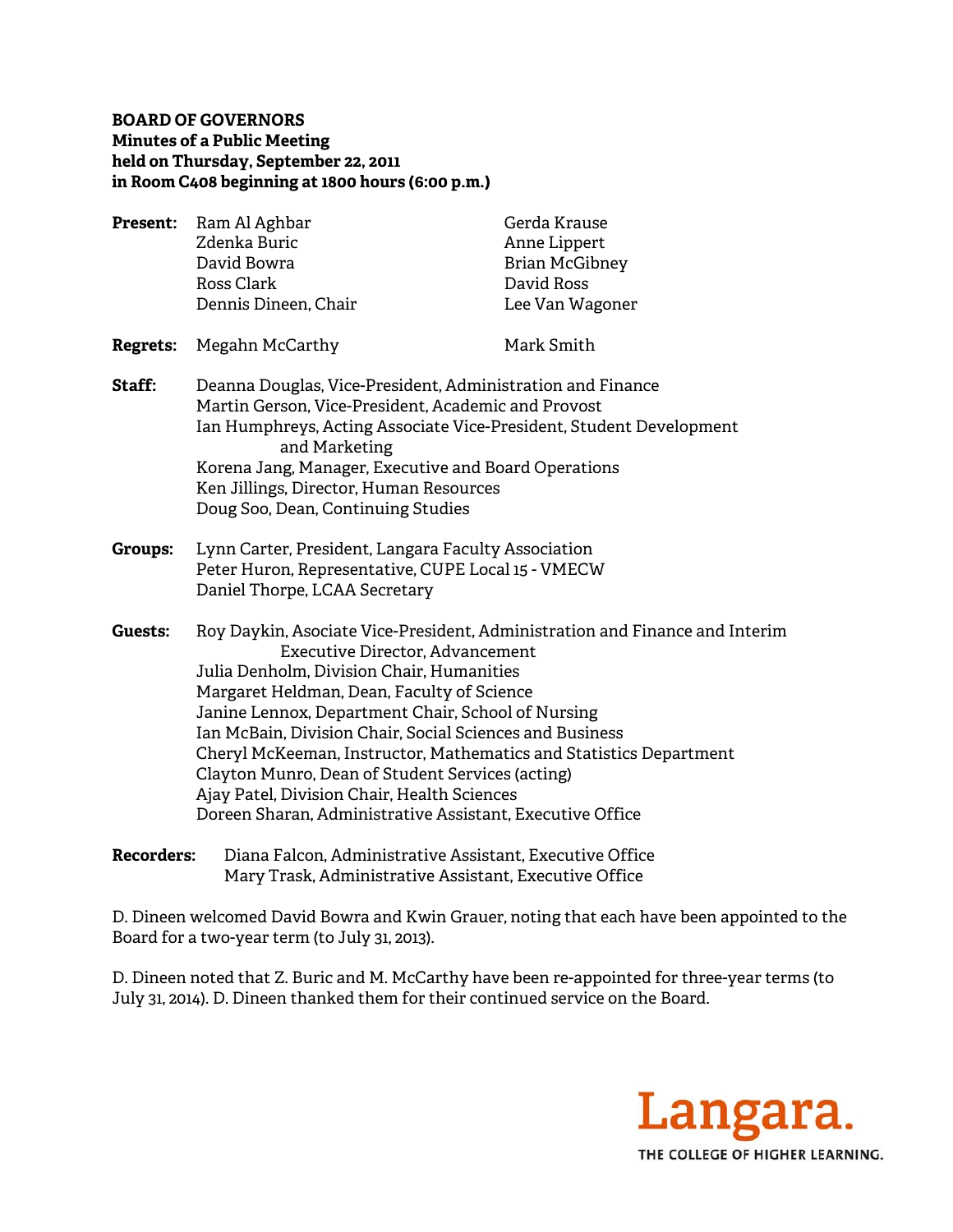#### **Page 2 of 4 Board of Governors Minutes of a Public Meeting held on Thursday, September 22, 2011**

D. Dineen also noted that L. Van Wagoner has transferred to SFU which resulted in an early expiration of her term. This will also be R. Al Aghbar's last meeting with the Board as he is now attending UBC Sauder School of Business as a full time student and will not be seeking re-election.

D. Dineen welcomed and introduced Mary Trask, Administrative Assistant, Executive Office, supporting the Board of Governors and the President and Doreen Sharan, Administrative Assistant, Executive Office supporting the Vice-President Administration and Finance.

With introductions complete, the Board welcomed C. Munro, Acting Dean of Student Services and A. Patel, Division Chair, Health Sciences who presented on International Student Mobility opportunities.

C. Munro showcased a recent partnering between Langara and the C.A.R.E. Society. Highlighting that eight Langara students will have the chance to travel internationally to developing countries and participate in volunteer service opportunities. C. Munro also noted that this program is offered with a community-based learning approach and will help develop student leaders under Langara's newly established VOLT program.

A. Patel made a presentation on a partnership between Langara and INSCOL Academy located in India. The partnership provides Langara with the opportunity to offer the first Post-Graduate Certificate in Nursing Leadership and Management for International Nurses in western Canada. Through the completion of this post-graduate certificate, students will have the opportunity to advance their careers when they return to India but also engage with an international community of nursing students and gain perspective on global healthcare issues and experiences.

# **1. APPROVAL OF THE AGENDA**

It was moved by R. Al Aghbar, seconded by Z. Buric  **THAT, the Agenda be approved.** 

**Carried Unanimously.** 

# **2. APPROVAL OF THE MINUTES and BUSINESS ARISING**

## **a) Minutes of the Meeting held on June 23, 2011**

# It was moved by A. Lippert, seconded by B. McGibney  **THAT, the Minutes of the Langara College Board Public Meeting held on June 23, 2011 be approved.**

**Carried Unanimously.** 

# **3. CHAIR'S REPORT**

## **a) Community Connections**

D. Dineen reviewed the activities as noted in the Community Connections memo attached to the agenda.

G. Krause noted that she and M. McCarthy attended the Scholarships Ceremony on July 6, 2011 and extended appreciation for the opportunity to engage with scholarship recipients, their family members, and donors.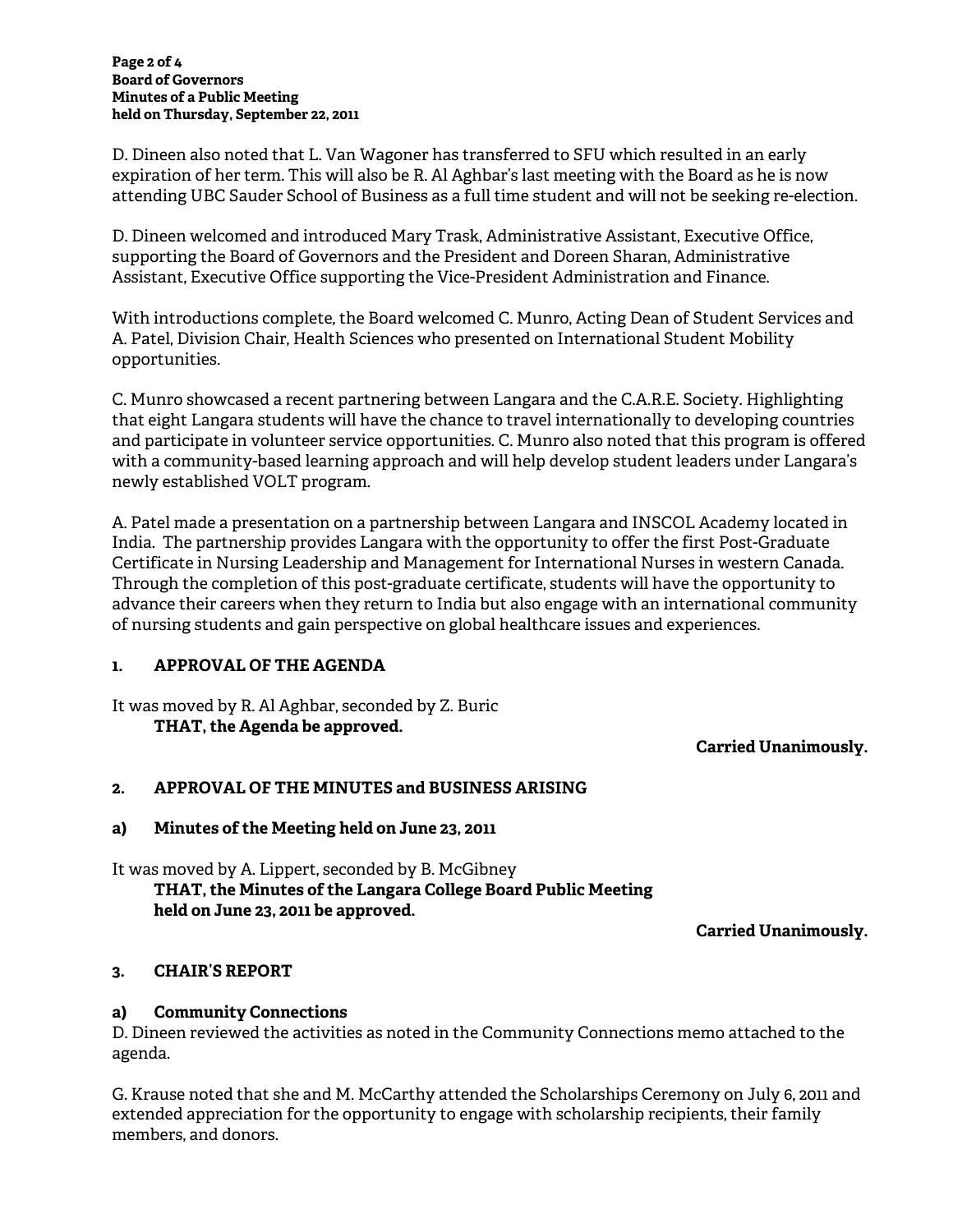# **b) Board Retreat**

D. Dineen noted the upcoming Board Retreat being held on November 4 and 5, 2011. He mentioned Jim Reed, BC College Presidents group will be the speaker during dinner on Friday evening and will provide a landscape of post-secondary education in the province.

## **c) Summary of the Evaluation of the President's Performance**

D. Dineen noted that in accordance with Governance Policy 435, the Board has completed a formal review of the President's performance this past spring. In addition, he noted that D. Ross completed a self-evaluation which was presented to the Board in June 2011 and he and D. Ross met over the summer to begin work on the objectives for this coming year. D. Dineen extended appreciation to D. Ross for his leadership to the institution since his appointment as President close to three years ago.

# **4. PRESIDENT'S REPORT**

D. Ross conveyed congratulations to A. Lippert on her receipt of the 2011 International Alliance for Women award.

D. Ross referenced his memo dated September 15, 2011, attached to the agenda which highlighted College events that occurred in July to September 2011.

D. Ross provided an update on the following:

- Access Copyright;
- NSERC Application for applied research funding;
- Ministry of Advanced Education, including a visit to campus by the Minister
- Langara Falcons soccer games;
- Provincial U-Pass program;
- Griffith University (Australia) Memorandum of Understanding (MOU);
- Provincial Government plan to increase international education enrolment;
- Provincial Budget;
- Enrolment Management;
- Langara Institute and Lecture Series;
- Food service facility improvements;
- Enrolment for the current term remains similar to the previous year.

In addition, D. Soo was invited to provide a brief update on the awarding of funding related to employment skills contracts which will allow the College to assist approximately 160 clients to gain entry into the workforce.

## **5. COMMITTEE REPORTS**

# **a) Coordinating Committee-Minutes of a Meeting held on July 6, 2011**

D. Dineen reminded Board members that the function of the Coordinating Committee is to make decisions on behalf of the Board where the matter is urgent and not sufficient substance to call a full emergency meeting of the Board.